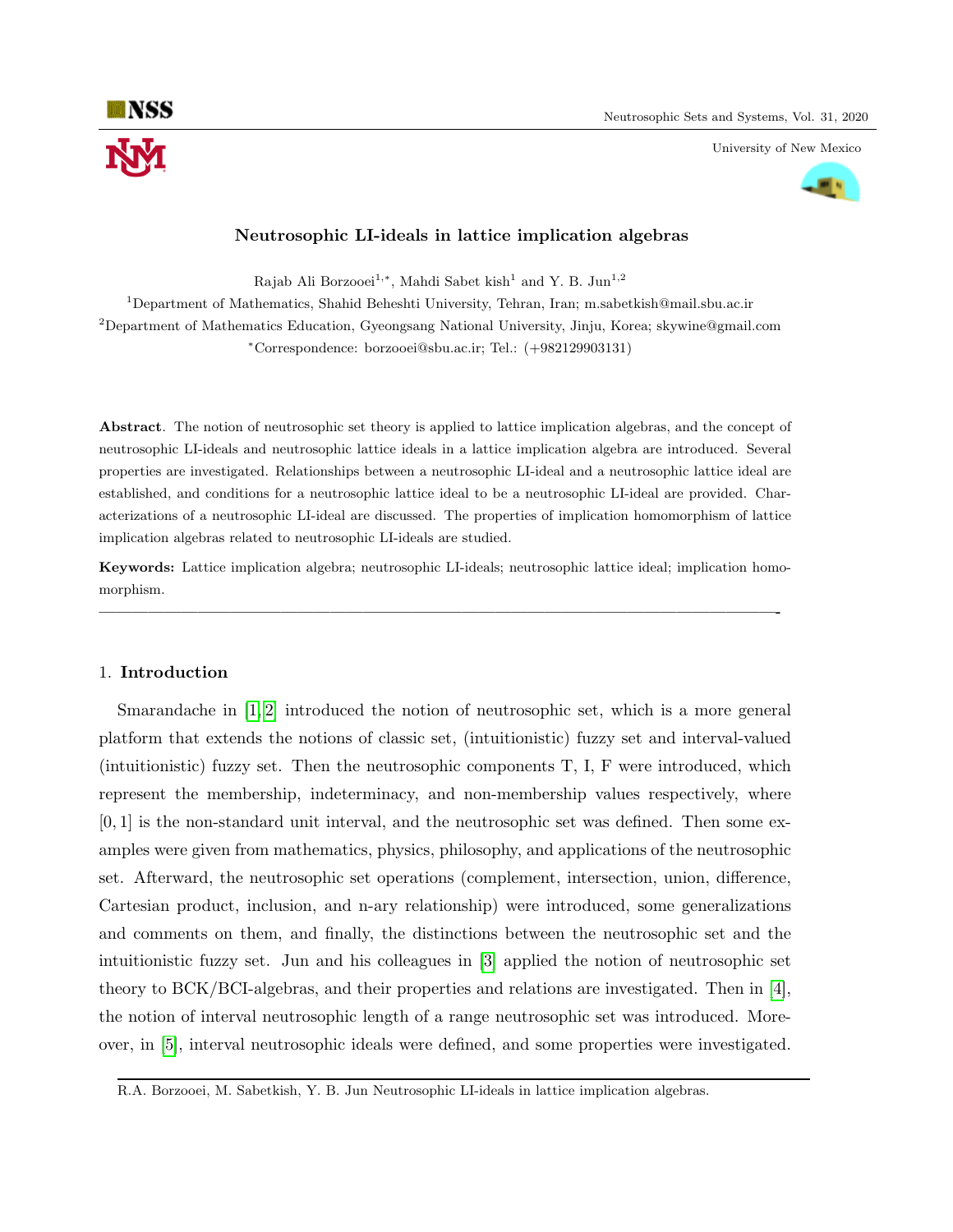Then in [\[6\]](#page-13-5), they represented different kinds of interval neutrosophic ideals and studied some features and found the relation among them.

Borzooei et al. [\[7](#page-13-6)[–10\]](#page-13-7), appliad the neutrosophic sets to logical algebras and defined the concept of a commutative generalized neutrosophic ideal in a BCK-algebra, and proved some related properties. Characterizations of a commutative generalized neutrosophic ideal are considered. Also, some equivalence relations on the family of all commutative generalized neutrosophic ideals in BCK-algebras are introduced. Also, Jun in [\[11\]](#page-13-8) introduced the notion of LI-ideals, Li-maximal ideals and prime LI-ideals of lattice implication algebras, and investigated some properties of them and studied the relation among them. Since everything in the world is full of indeterminacy, and application of this notion in decision making and multicriteria decision-making method etc. We decide applied the notion of neutrosophic set theory to lattice implication algebras. We introduce the concept of neutrosophic LI-ideals and neutrosophic lattice ideals of a lattice implication algebra, and investigate several properties. We discuss relationship between a neutrosophic LI-ideal and a neutrosophic lattice ideal. We provide conditions for a neutrosophic lattice ideal to be a neutrosophic LI-ideal. We consider characterizations of a neutrosophic LI-ideal. We study the properties of implication homomorphism of lattice implication algebras related to neutrosophic LI-ideals.

### 2. Preliminaries

By a *lattice implication algebra* we mean a bounded lattice  $(L, \vee, \wedge, 0, 1)$  with order-reversing involution " $\prime$ " and a binary operation "  $\rightarrow$ " satisfying the following axioms:

(11) 
$$
u \rightarrow (v \rightarrow w) = v \rightarrow (u \rightarrow w),
$$
  
\n(12)  $u \rightarrow u = 1,$   
\n(13)  $u \rightarrow v = v' \rightarrow u',$   
\n(14)  $u \rightarrow v = v \rightarrow u = 1 \Rightarrow u = v,$   
\n(15)  $(u \rightarrow v) \rightarrow v = (v \rightarrow u) \rightarrow u,$   
\n(11)  $(u \lor v) \rightarrow w = (u \rightarrow w) \land (v \rightarrow w),$   
\n(12)  $(u \land v) \rightarrow w = (u \rightarrow w) \lor (v \rightarrow w),$ 

for all  $u, v, w \in L$ . A lattice implication algebra L is called a *lattice H-implication algebra* if it satisfies:

$$
(\forall u, v, w \in L)(u \lor v \lor ((u \land v) \to w) = 1). \tag{1}
$$

We can define a partial ordering  $\leq$  on L by condition  $u \leq v$  if and only if  $u \to v = 1$ . In a lattice implication algebra  $L$ , the following conditions hold (see [\[20\]](#page-13-9)):

- (a1)  $0 \to u = 1, 1 \to u = u$  and  $u \to 1 = 1$ .
- (a2)  $u \to v \leq (v \to w) \to (u \to w)$ .

R.A. Borzooei, M. Sabetkish, Y. B. Jun Neutrosophic LI-ideals in lattice implication algebras.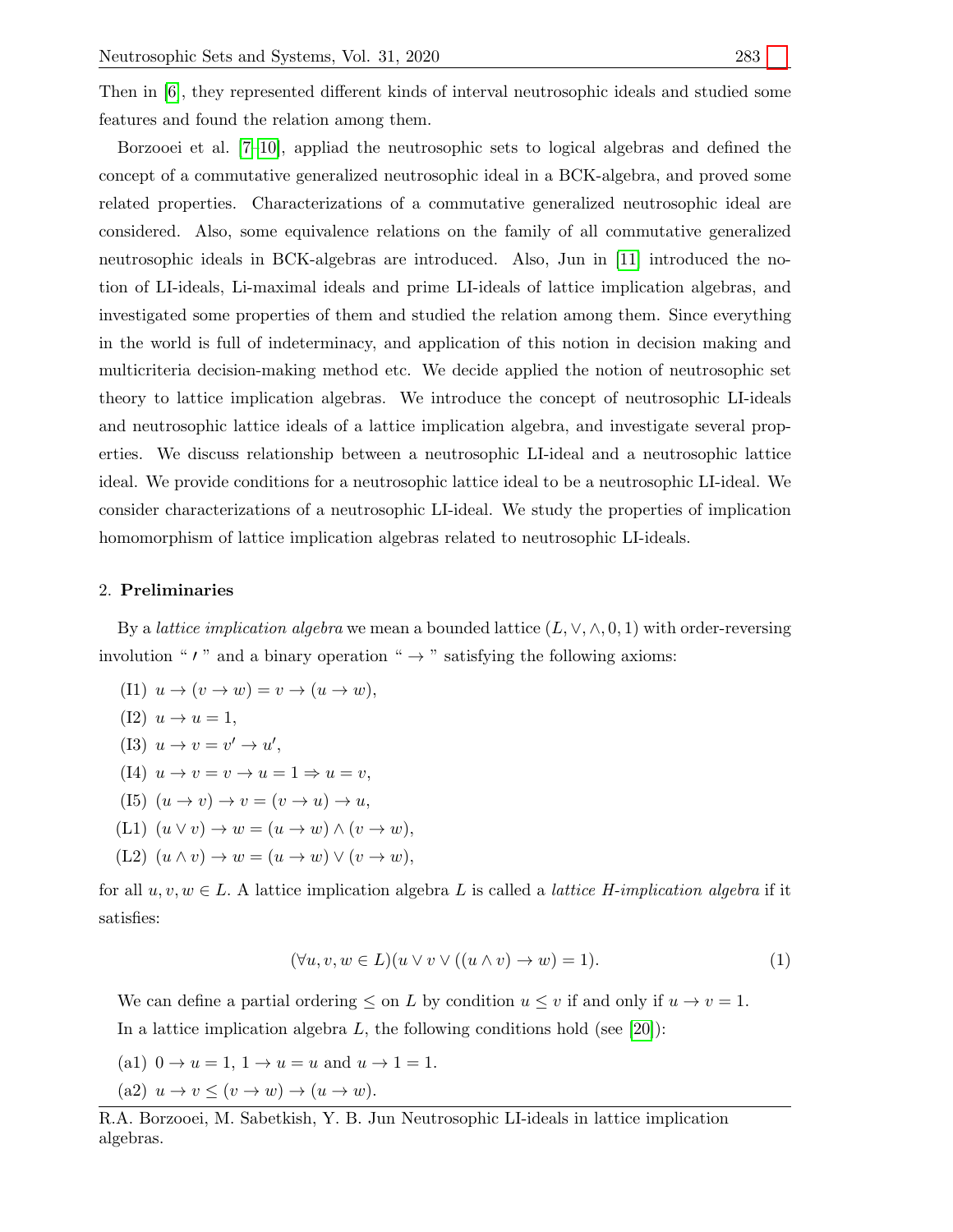- (a3)  $u \leq v$  implies  $v \to w \leq u \to w$  and  $w \to u \leq w \to v$ .
- (a4)  $u'=u\rightarrow 0$ .
- (a5)  $u \vee v = (u \rightarrow v) \rightarrow v$ .
- (a6)  $((v \rightarrow u) \rightarrow v')' = u \land v = ((u \rightarrow v) \rightarrow u')'.$
- (a7)  $u \leq (u \rightarrow v) \rightarrow v$ .

Let  $L_1$  and  $L_2$  be two lattice implication algebras. A mapping  $f: L_1 \to L_2$  is called an *implication homomorphism* ( [\[19\]](#page-13-10)) if  $f(u \to v) = f(u) \to f(v)$  for all  $u, v \in L_1$ . Moreover, if f satisfies the following conditions:

$$
f(u \lor v) = f(u) \lor f(v), \ f(u \land v) = f(u) \land f(v), \ f(u') = (f(u))'
$$

for all  $u, v \in L_1$ , then f is called a *lattice implication homomorphism*. For an implication homomorphism  $f: L_1 \to L_2$ , the kernel of f, written kerf, is defined as follows:

$$
ker f := \{ u \in L_1 \mid f(u) = 0 \}.
$$

Note that if an implication homomorphism  $f: L_1 \to L_2$  satisfies  $f(0) = 0$ , then f is a lattice implication homomorphism ( [\[19\]](#page-13-10)).

**Definition 2.1** ( [\[15\]](#page-13-11)). A nonempty subset G of L is called an  $LI$ -ideal of L if it satisfies the following statements:

(i)  $0 \in G$ , (ii)  $(\forall u \in L)$   $(\forall v \in G)$   $((u \rightarrow v)' \in G \implies u \in G)$ .

**Lemma 2.2** (15). Every LI-ideal G of L satisfies the following implication:

$$
(\forall u \in G) (\forall v \in L) (v \le u \implies v \in G).
$$

Let L be a non-empty set. A *neutrosophic set* (NS) in L (see [\[1\]](#page-13-0)) is a structure of the form:

$$
A_{\sim} := \{ \langle u; A_T(u), A_I(u), A_F(u) \rangle \mid u \in L \},\
$$

where  $A_T: L \to [0,1]$  is a truth membership function,  $A_I: L \to [0,1]$  is an indeterminate membership function, and  $A_F : L \to [0,1]$  is a false membership function. For the sake of simplicity, we shall use the symbol  $A<sub>∼</sub> = (A<sub>T</sub>, A<sub>I</sub>, A<sub>F</sub>)$  for the neutrosophic set, it means

$$
A_{\sim} := \{ \langle x; A_T(x), A_I(x), A_F(x) \rangle \mid x \in L \}.
$$

Given a neutrosophic set  $A<sub>∼</sub> = (A_T, A_I, A_F)$  in a lattice implication algebra L. Then we consider the following sets.

$$
L(A_T; \alpha) := \{ u \in L \mid A_T(u) \ge \alpha \},
$$
  

$$
L(A_I; \beta) := \{ u \in L \mid A_I(u) \ge \beta \},
$$
  

$$
L(A_F; \gamma) := \{ u \in L \mid A_F(u) \le \gamma \},
$$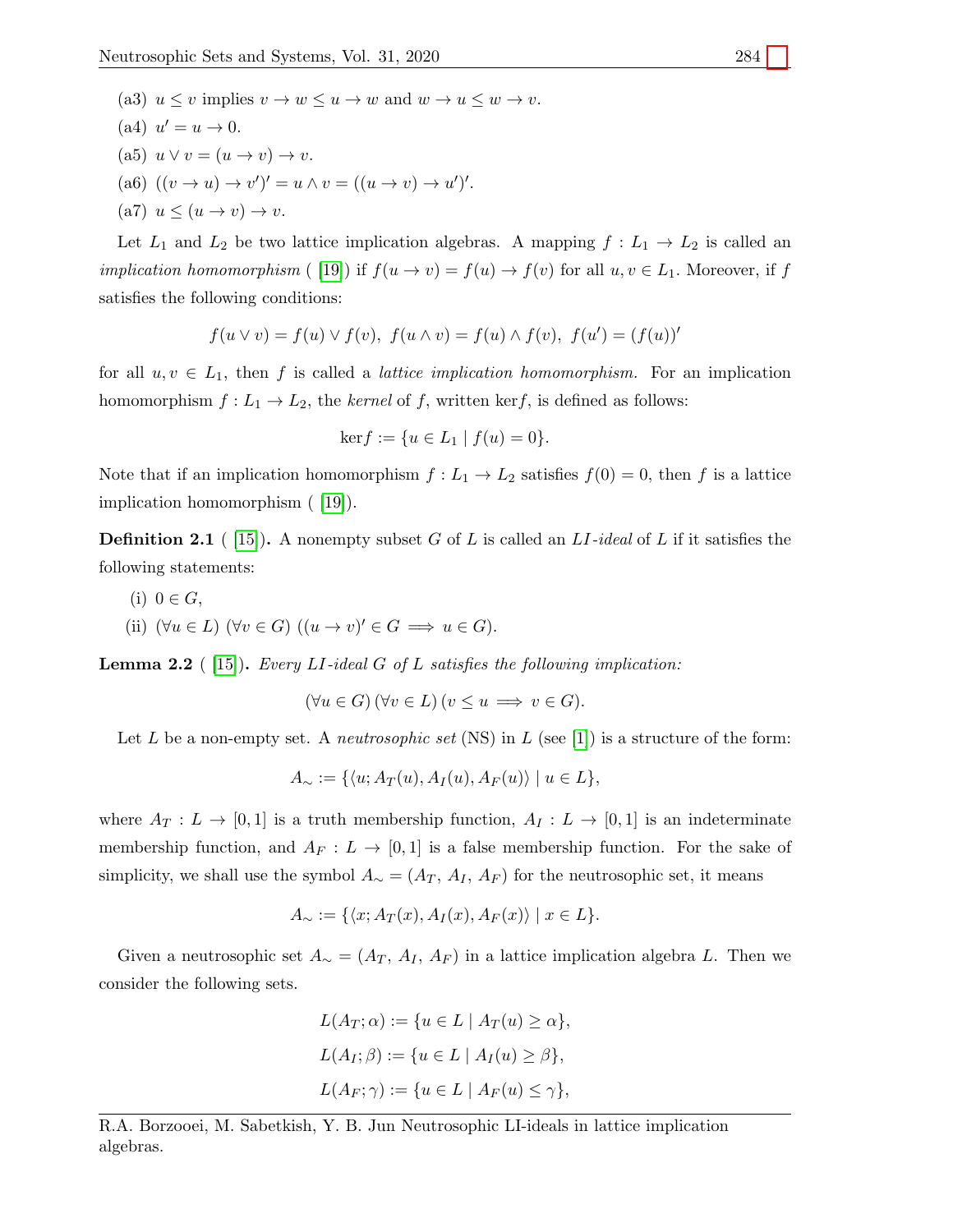which are called *neutrosophic level subsets* of  $L$ .

We refer the reader to the books [\[21\]](#page-13-12) for additional details lattice implication algebras, and to the site "http://fs.gallup.unm.edu/neutrosophy.htm" for further information regarding neutrosophic set theory.

#### 3. Neutrosophic LI-ideals

From now on, we let  $L$  as lattice implication algebra unless otherwise state.

**Definition 3.1.** A neutrosophic set  $A_{\sim} = (A_T, A_I, A_F)$  in L is called a *neutrosophic LI-ideal* of L if the following assertions are valid.

$$
(\forall u \in L) \left( A_T(0) \ge A_T(u), A_I(0) \ge A_I(u), A_F(0) \le A_F(u) \right) \tag{2}
$$

and

<span id="page-3-2"></span><span id="page-3-1"></span>
$$
(\forall x, y \in L) \left( \begin{array}{c} A_T(u) \ge \min\{A_T((u \to v)'), A_T(v)\} \\ A_I(u) \ge \min\{A_I((u \to v)'), A_I(v)\} \\ A_F(u) \le \max\{A_F((u \to v)'), A_F(v)\} \end{array} \right)
$$
(3)

The set of all neutrosophic LI-ideals of  $L$  is denoted by  $NLI(L)$ .

<span id="page-3-3"></span>**Example 3.2.** Let  $L = \{0, a, b, c, d, 1\}$  be a poset with Hasse diagram and Cayley tables as follows:

r 0 ❏ ❏ ✡ ✡ r✚✚ d r c ❏<sup>r</sup> ❏ <sup>r</sup>✡ <sup>b</sup> ✡ <sup>a</sup> r 1 x x<sup>0</sup> 0 1 a c b d c a d b 1 0 → 0 a b c d 1 0 1 1 1 1 1 1 a c 1 b c b 1 b d a 1 b a 1 c a a 1 1 a 1 d b 1 1 b 1 1 1 0 a b c d 1

Define the operations  $\vee$  and  $\wedge$  on  $L$  as follows:

$$
u \vee v := (u \to v) \to v, \ u \wedge v := ((u' \to v') \to v')',
$$

<span id="page-3-0"></span>for all u, v ∈ L. Then L is a lattice implication algebra (see [\[15\]](#page-13-11)). Suppose A<sup>∼</sup> = (A<sup>T</sup> , A<sup>I</sup> ,  $A_F$ ) is a neutrosophic set in L defined by Table [1.](#page-3-0)

TABLE 1. Tabular representation of  $A_{\sim} = (A_T, A_I, A_F)$ 

| L        | $\alpha$ | $\mathcal{C}$                       | d. |  |
|----------|----------|-------------------------------------|----|--|
| $A_T(u)$ |          | $0.9$ $0.5$ $0.5$ $0.7$ $0.5$ $0.5$ |    |  |
| $A_I(u)$ |          | $0.8$ 0.3 0.3 0.3 0.3 0.3           |    |  |
| $A_F(u)$ |          | $0.2$ 0.4 0.6 0.6 0.4 0.6           |    |  |

It is routine to verify that  $A_{\sim} = (A_T, A_I, A_F) \in \text{NLI}(L)$ .

R.A. Borzooei, M. Sabetkish, Y. B. Jun Neutrosophic LI-ideals in lattice implication algebras.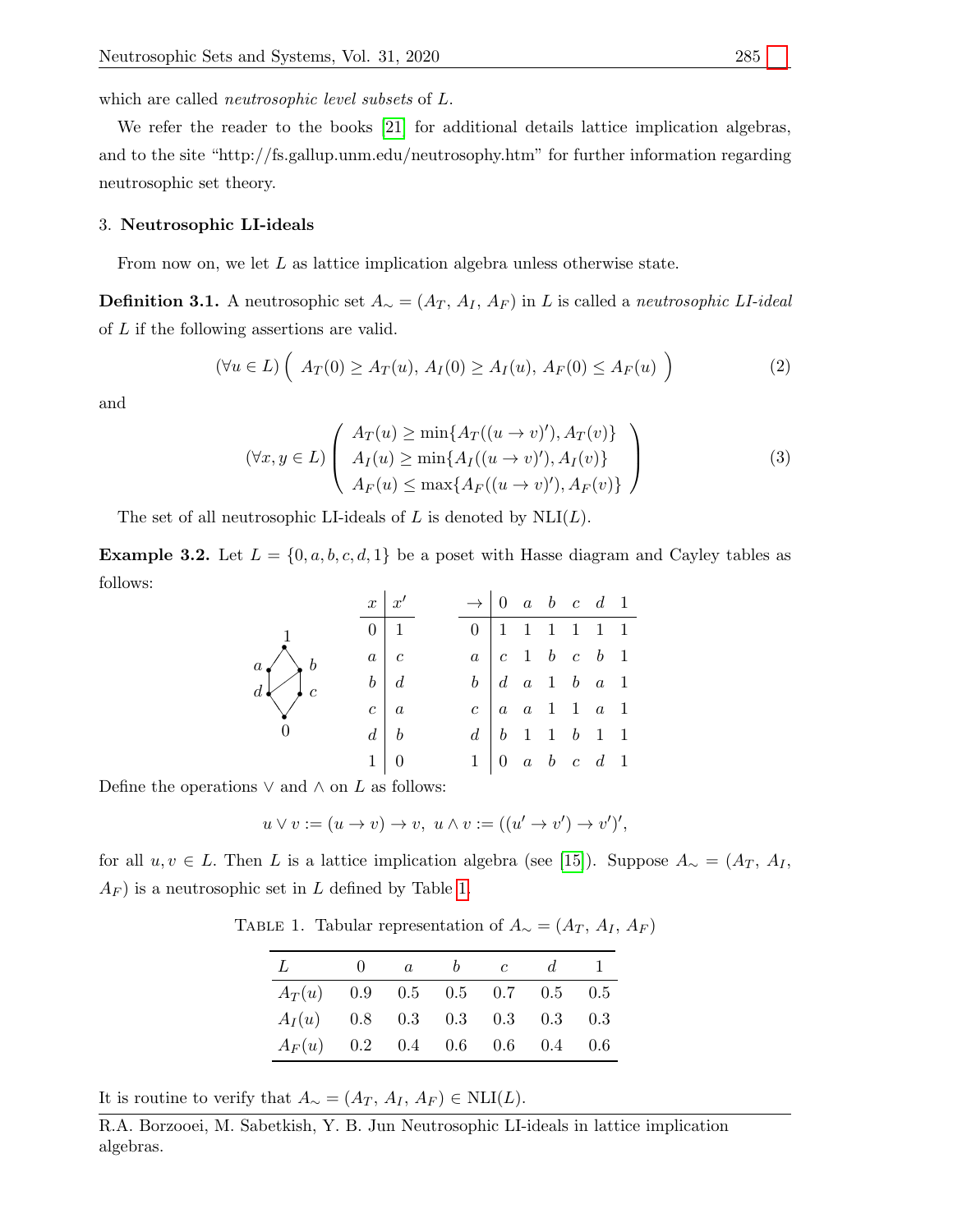<span id="page-4-2"></span>**Proposition 3.3.** Every neutrosophic LI-ideal  $A_{\sim} = (A_T, A_I, A_F)$  of L satisfies the following assertions.

<span id="page-4-1"></span>
$$
(\forall u, v \in L) \left( x \le y \implies \begin{cases} A_T(u) \ge A_T(v) \\ A_I(u) \ge A_I(v) \\ A_F(u) \le A_F(v) \end{cases} \right). \tag{4}
$$

*Proof.* Let  $A_{\sim} \in \text{NLI}(L)$  and  $u, v \in L$  such that  $u \leq v$ . Since  $(u \to v)' = 0$ , we have,

$$
A_T(u) \ge \min\{A_T((u \to v)'), A_T(v)\} = \min\{A_T(0), A_T(v)\} = A_T(v),
$$
  
\n
$$
A_I(u) \ge \min\{A_I((u \to v)'), A_I(v)\} = \min\{A_I(0), A_I(v)\} = A_I(v),
$$
  
\n
$$
A_F(u) \le \max\{A_F((u \to v)'), A_F(v)\} = \max\{A_F(0), A_F(v)\} = A_F(v).
$$

 $\Box$ 

<span id="page-4-0"></span>**Proposition 3.4.** Every neutrosophic LI-ideal  $A_{\sim} = (A_T, A_I, A_F)$  of L satisfies the following assertions.

$$
(\forall u, v, w \in L) \left( u \le v' \to w \implies \begin{cases} A_T(u) \ge \min\{A_T(v), A_T(w)\} \\ A_I(u) \ge \min\{A_I(v), A_I(w)\} \\ A_F(u) \le \max\{A_F(v), A_F(w)\} \end{cases} \right). \tag{5}
$$

*Proof.* Suppose  $A_{\sim} \in \text{NLI}(L)$  such that for all  $u, v, w \in L$ ,  $u \leq v' \to w$ . Then

<span id="page-4-3"></span>
$$
1 = u \to (v' \to w) = w' \to (u \to v) = (u \to v)' \to w,
$$

and so  $((u \to v)' \to w)' = 0$ . By [\(2\)](#page-3-1) and [\(3\)](#page-3-2), we get that

$$
A_T(u) \ge \min\{A_T((u \to v)'), A_T(v)\}\
$$
  
\n
$$
\ge \min\{\min\{A_T(((u \to v)' \to w)', A_T(w)\}, A_T(v)\}\)
$$
  
\n
$$
= \min\{\min\{A_T(0), A_T(w)\}, A_T(v)\}\
$$
  
\n
$$
= \min\{A_T(w), A_T(v)\},
$$

$$
A_I(u) \ge \min\{A_I((u \to v)', A_I(v)\}\
$$
  
\n
$$
\ge \min\{\min\{A_I(((u \to v)' \to w)', A_I(w)\}, A_I(v)\}\)
$$
  
\n
$$
= \min\{\min\{A_I(0), A_I(w)\}, A_I(v)\}\
$$
  
\n
$$
= \min\{A_I(w), A_I(v)\},
$$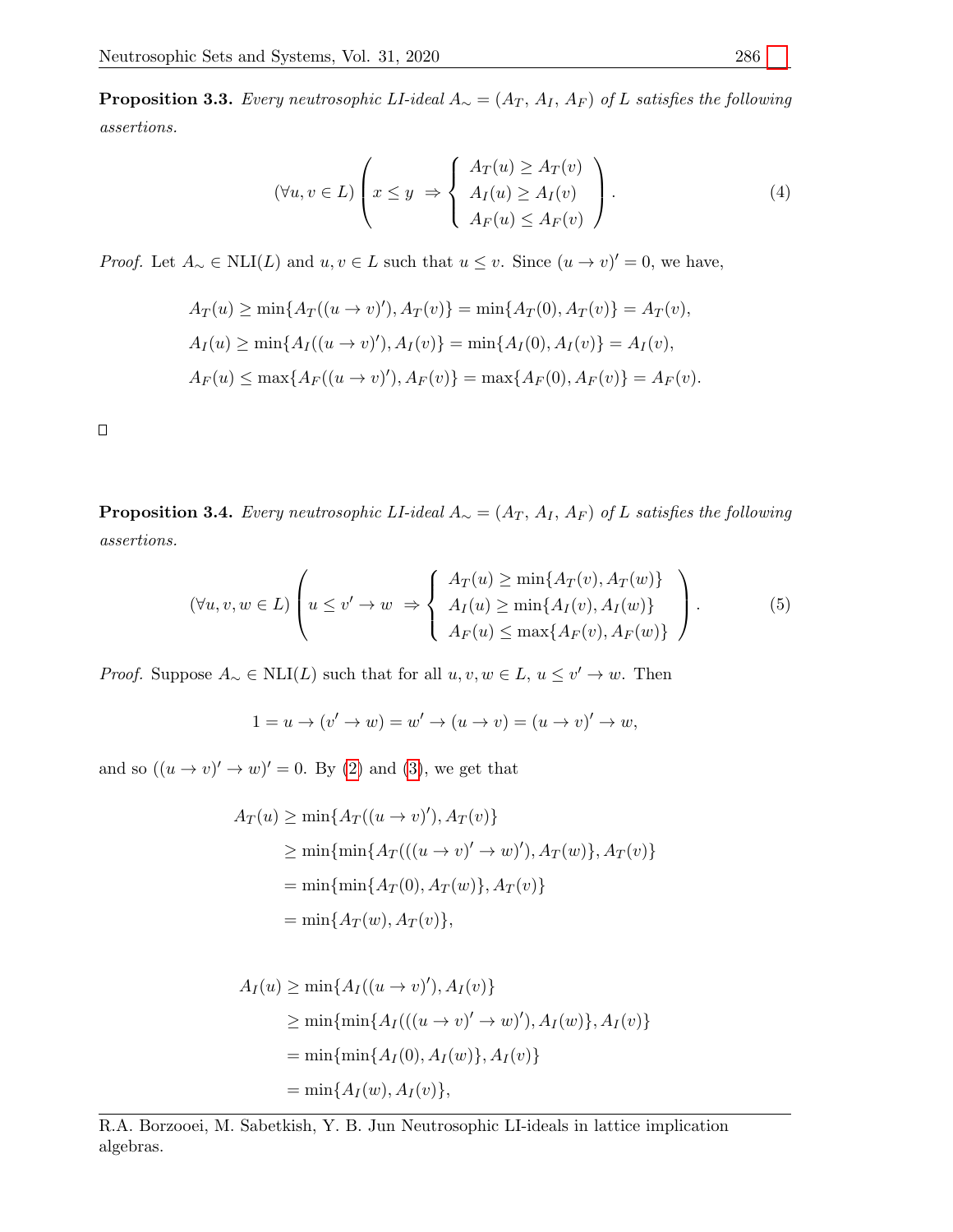and

$$
A_F(u) \ge \max\{A_F((u \to v)'), A_F(v)\}\
$$
  
\n
$$
\le \max\{\max\{A_F(((u \to v)' \to w)'), A_F(w)\}, A_F(v)\}\
$$
  
\n
$$
= \max\{\max\{A_F(0), A_F(w)\}, A_F(v)\}\
$$
  
\n
$$
= \max\{A_F(w), A_F(v)\}.
$$

Therefore, [\(3.4\)](#page-4-0) holds.  $\Box$ 

**Definition 3.5.** A neutrosophic set  $A_ ∼ = (A_T, A_I, A_F)$  in L is called a *neutrosophic lattice ideal* of  $L$  if it satisfies  $(4)$  and

<span id="page-5-2"></span>
$$
(\forall u, v \in L) \left( \begin{array}{c} A_T(u \vee v) \ge \min\{A_T(u), A_T(v)\} \\ A_I(u \vee v) \ge \min\{A_I(u), A_I(v)\} \\ A_F(u \vee v) \le \max\{A_F(u), A_F(v)\} \end{array} \right)
$$
(6)

<span id="page-5-0"></span>**Example 3.6.** Let L be the lattice implication algebra as in Example [3.2](#page-3-3) and  $A<sub>∼</sub> = (A<sub>T</sub>, A<sub>I</sub>, A<sub>U</sub>)$  $A_F$ ) be a neutrosophic set in L which is defined by Table [2.](#page-5-0)

TABLE 2. Tabular representation of  $A<sub>∼</sub> = (A<sub>T</sub>, A<sub>I</sub>, A<sub>F</sub>)$ 

| L                                | $\cup$ | $\alpha$ | b | $\mathcal{C}$ | $\mathfrak{a}$            |  |
|----------------------------------|--------|----------|---|---------------|---------------------------|--|
| $A_T(u)$ 0.7 0.4 0.4 0.4 0.7 0.4 |        |          |   |               |                           |  |
| $A_I(u)$ 0.8 0.5 0.5 0.5 0.8 0.5 |        |          |   |               |                           |  |
| $A_F(u)$                         |        |          |   |               | $0.3$ 0.6 0.6 0.6 0.3 0.6 |  |

It is easy to see that  $A_{\sim} = (A_T, A_I, A_F)$  is a neutrosophic lattice ideal of L.

We discussthe between a neutrosophic LI-ideal and a neutrosophic lattice ideal.

<span id="page-5-1"></span>Theorem 3.7. Every neutrosophic LI-ideal is a neutrosophic lattice ideal.

*Proof.* Let  $A_{\sim} = (A_T, A_I, A_F) \in NLI(L)$ . The condition [\(4\)](#page-4-1) is valid in Proposition [3.3.](#page-4-2) Since  $((u \vee v) \rightarrow v)' = (((u \rightarrow v) \rightarrow v) \rightarrow v)' = (u \rightarrow v)' \leq (u')'$  for all  $u, v \in L$ , by [\(4\)](#page-4-1) and [\(3\)](#page-3-2), we have

$$
A_T(u \vee v) \ge \min\{A_T(((u \vee v) \to v)'), A_T(v)\} \ge \min\{A_T(u), A_T(v)\},\
$$
  

$$
A_I(u \vee v) \ge \min\{A_I(((u \vee v) \to v)'), A_I(v)\} \ge \min\{A_I(u), A_I(v)\},\
$$

and

$$
A_F(u \vee v) \le \max\{A_F(((u \vee v) \to v)'), A_F(v)\} \le \max\{A_F(u), A_F(v)\}.
$$

R.A. Borzooei, M. Sabetkish, Y. B. Jun Neutrosophic LI-ideals in lattice implication algebras.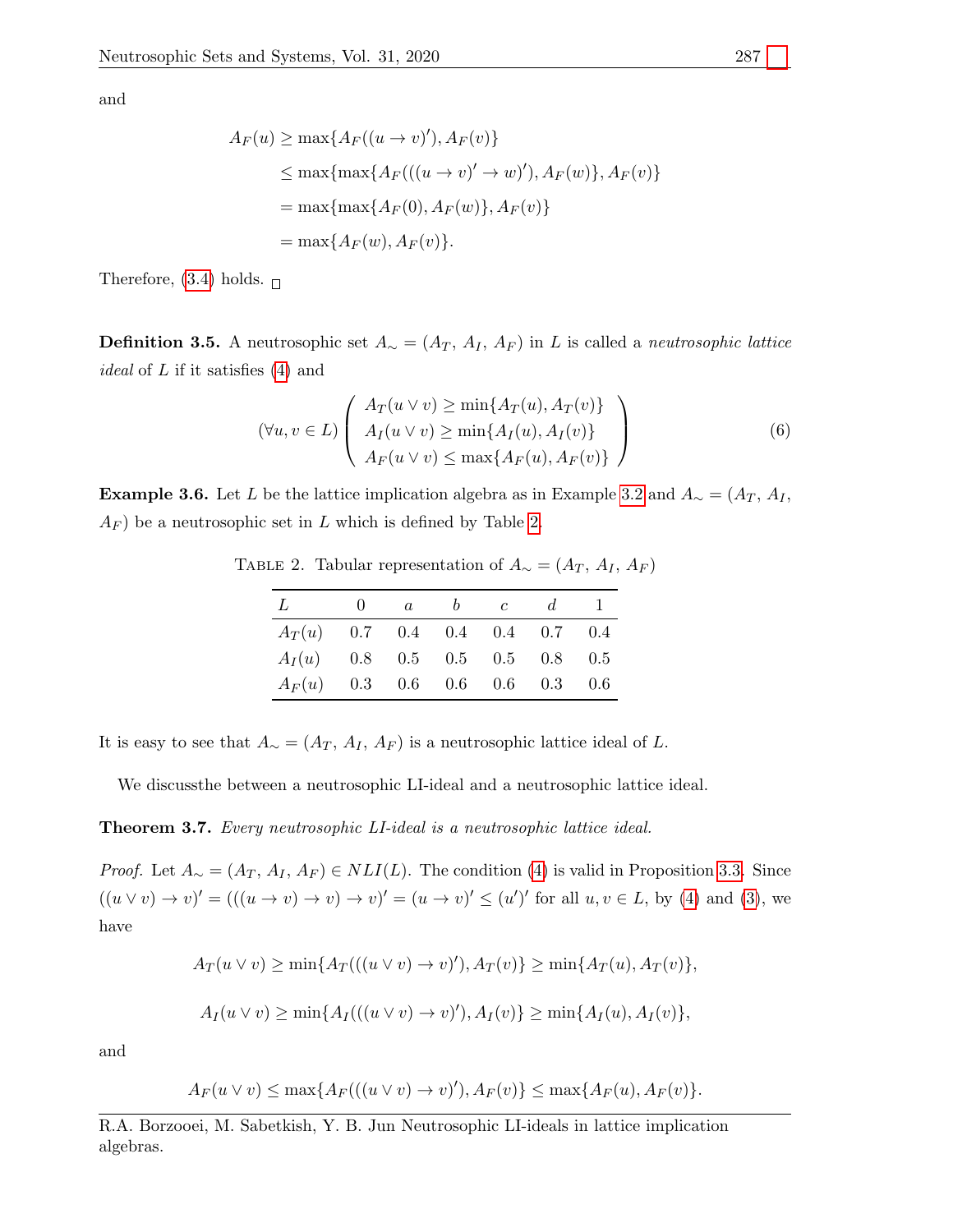Therefore,  $A_{\sim} = (A_T, A_I, A_F) \in NLI(L)$ .

The converse of Theorem [3.7](#page-5-1) is not true in general as seen in the following example.

<span id="page-6-0"></span>**Example 3.8.** Let L be the lattice implication algebra as in Example [3.2](#page-3-3) and  $A<sub>∼</sub> = (A<sub>T</sub>, A<sub>I</sub>, A<sub>U</sub>)$  $A_F$ ) be a neutrosophic set in L defined by Table [3.](#page-6-0)

| $\mathcal{L}$                    | $\mathbf{0}$ | $\alpha$ | $\bm{b}$ | $\mathfrak{c}$ | $d -$ |  |
|----------------------------------|--------------|----------|----------|----------------|-------|--|
| $A_T(x)$ 0.8 0.4 0.4 0.4 0.8 0.4 |              |          |          |                |       |  |
| $A_I(x)$ 0.6 0.3 0.3 0.3 0.6 0.3 |              |          |          |                |       |  |
| $A_F(x)$ 0.3 0.5 0.5 0.5 0.3 0.5 |              |          |          |                |       |  |

TABLE 3. Tabular representation of  $A<sub>∼</sub> = (A<sub>T</sub>, A<sub>I</sub>, A<sub>F</sub>)$ 

Then  $A_{\sim} = (A_T, A_I, A_F) \in L$ , but  $A_{\sim} \notin NLI(L)$  beacuse  $A_T(a) = 0.4 < 0.8 = \min\{A_T((a \rightarrow$  $d)$ '),  $A_T(d)$ }.

We investigate that under which condition, a neutrosophic lattice ideal can be a neutrosophic LI-ideal.

**Theorem 3.9.** In a lattice H-implication algebra L, every neutrosophic lattice ideal is a neutrosophic LI-ideal.

*Proof.* Let  $A_{\sim} = (A_T, A_I, A_F)$  be a neutrosophic lattice ideal of a lattice H-implication algebra L. Moreover, since  $0 \le u$  for all  $u \in L$ , it follows from [\(4\)](#page-4-1) that  $A_T(0) \ge A_T(u)$ ,  $A_T(0) \ge A_T(u)$ and  $A_F(0) \leq A_F(u)$ . Also, from  $u \leq u \vee v$  for all  $u, v \in L$ , by [\(4\)](#page-4-1) and [\(6\)](#page-5-2) we get that,

$$
A_T(u) \ge A_T(u \vee v) = A_T(v \vee (u' \vee v)') = A_T(v \vee (u \to v)') \ge \min\{A_T(v), A_T((u \to v)')\},\
$$

$$
A_I(u) \ge A_I(u \vee v) = A_I(v \vee (u' \vee v)') = A_I(v \vee (u \to v)') \ge \min\{A_I(v), A_I((u \to v)')\},\
$$

and

$$
A_F(u) \le A_F(u \vee v) = A_F(v \vee (u' \vee v)') = A_F(v \vee (u \to v)') \le \max\{A_F(v), A_F((u \to v)')\}.
$$

Therefore,  $A_{\sim} = (A_T, A_I, A_F) \in NLI(L)$ . ⊓

We consider characterizations of a neutrosophic LI-ideal.

**Theorem 3.10.** Given a neutrosophic set  $A_{\sim} = (A_T, A_I, A_F)$  in L, the following statements are equivalent.

- (1)  $A_{\sim} = (A_T, A_I, A_F)$  is a neutrosophic LI-ideal of L. (2)  $A_{\sim} = (A_T, A_I, A_F)$  satisfies [\(5\)](#page-4-3).
- R.A. Borzooei, M. Sabetkish, Y. B. Jun Neutrosophic LI-ideals in lattice implication algebras.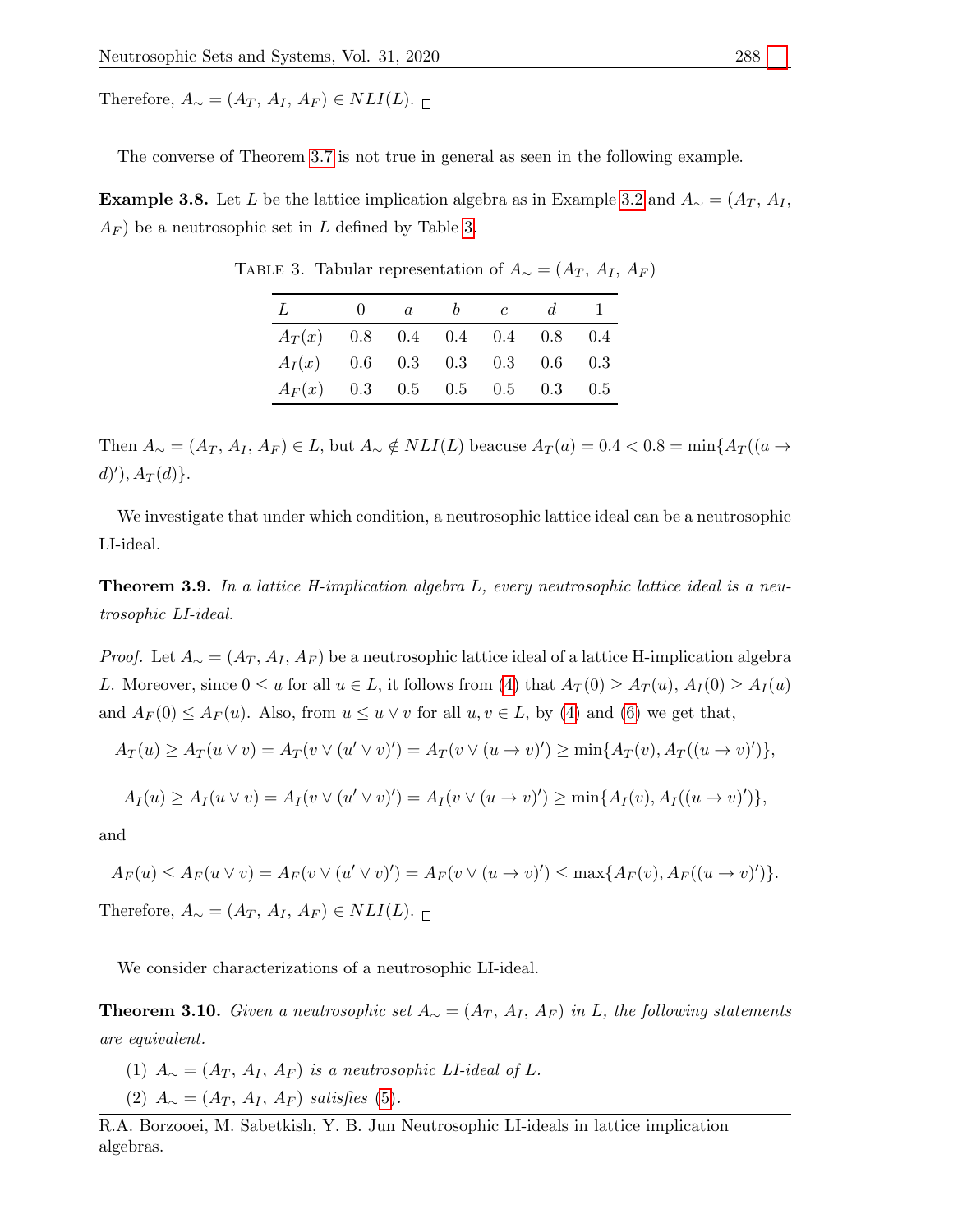(3)  $A_{\sim} = (A_T, A_I, A_F)$  satisfies [\(4\)](#page-4-1) and

<span id="page-7-2"></span><span id="page-7-1"></span><span id="page-7-0"></span>
$$
(\forall u, v \in L) \left( \begin{array}{c} A_T(u' \to v) \ge \min\{A_T(u), A_T(v)\} \\ A_I(u' \to v) \ge \min\{A_I(u), A_I(v)\} \\ A_F(u' \to v) \le \max\{A_F(u), A_F(v)\} \end{array} \right). \tag{7}
$$

(4)  $A_{\sim} = (A_T, A_I, A_F)$  satisfies [\(2\)](#page-3-1) and

$$
(\forall u, v, w \in L) \left( \begin{array}{c} A_T(u' \to w) \ge \min\{A_T((u \to v)'), A_T(v' \to w)\} \\ A_I(u' \to w) \ge \min\{A_I((x \to v)'), A_I(v' \to w)\} \\ A_F(u' \to w) \le \max\{A_F((x \to v)'), A_F(v' \to w)\} \end{array} \right).
$$
 (8)

(5)  $A_{\sim} = (A_T, A_I, A_F)$  satisfies [\(2\)](#page-3-1) and

$$
(\forall u, v, w \in L) \left( \begin{array}{c} A_T((u \to w)') \ge \min\{A_T((u \to v)'), A_T((v \to w)')\} \\ A_I((u \to w)') \ge \min\{A_I((u \to v)'), A_I((v \to w)')\} \\ A_F((u \to w)') \le \max\{A_F((u \to v)'), A_F((v \to w)')\} \end{array} \right). \tag{9}
$$

*Proof.* Suppose  $A_{\sim} = (A_T, A_I, A_F) \in NLI(L)$ . Then  $A_{\sim} = (A_T, A_I, A_F)$  satisfies [\(5\)](#page-4-3) by Proposition [\(3.4\)](#page-4-0). Let  $A_{\sim} = (A_T, A_I, A_F)$  be a neutrosophic set in L which satisfies the condition [\(3.4\)](#page-4-0). Since  $0 \le u' \to u$  for all  $u \in L$ , we have  $A_T(0) \ge \min\{A_T(u), A_T(u)\} = A_T(u)$ ,  $A_I(0) \ge \min\{A_I(u), A_I(u)\} = A_I(u)$ , and  $A_F(0) \le \max\{A_F(u), A_F(u)\} = A_F(u)$ . Since  $u \le$  $((u \to v)')' \to v$  for all  $u, v \in L$ , it follows from  $(3.4)$  that  $A_T(u) \ge \min\{A_T((u \to v)'), A_T(v)\},\$  $A_I(u) \ge \min\{A_I((u \to v)'), A_I(v)\},\$ and  $A_F(u) \le \max\{A_F((u \to v)'), A_F(v)\}.$  Thus  $A_{\sim} =$  $(A_T, A_I, A_F) \in NLI(L)$ . Let  $u, v \in L$  such that  $u \leq v$ . Then  $u \leq v = v \vee v \leq v' \rightarrow v$ , and so  $A_T(u) \ge \min\{A_T(v), A_T(v)\} = A_T(v), A_I(u) \ge \min\{A_I(v), A_I(v)\} = A_I(v)$ , and  $A_F(u) \leq \max\{A_F(v), A_F(v)\} = A_F(v)$  by [\(3.4\)](#page-4-0). Hence  $A_\sim = (A_T, A_I, A_F)$  satisfies [\(4\)](#page-4-1). Since  $u' \to v \leq u' \to v$  for all  $u, v \in L$ , it follows from [\(3.4\)](#page-4-0) that  $A_T(u' \to v) \geq \min\{A_T(u), A_T(v)\},$  $A_I(u' \to v) \ge \min\{A_I(u), A_I(v)\}\$ , and  $A_F(x' \to v) \le \max\{A_F(u), A_F(v)\}\$ . Hence [\(7\)](#page-7-0) holds.

Suppose  $A_{\sim} = (A_T, A_I, A_F)$  satisfies [\(4\)](#page-4-1) and [\(7\)](#page-7-0). Since  $0 \le u$  for all  $u \in L$ , [\(2\)](#page-3-1) is induced by [\(4\)](#page-4-1). Moreover, from  $u \le ((u \to v)')' \to v$  for all  $u, v \in L$ , we get that,

$$
u' \to w \le ((u \to v)')' \to v)' \to w = ((u \to v)')' \to (v' \to w).
$$

Thus

$$
A_T(u' \to w) \ge A_T(((u \to v)')' \to (v' \to w)) \ge \min\{A_T((u \to v)'), A_T(v' \to w)\},\
$$

$$
A_I(u' \to w) \ge A_I(((u \to v)')' \to (v' \to w)) \ge \min\{A_I((u \to v)'), A_I(v' \to w)\},\
$$

and

$$
A_F(u' \to w) \le A_F(((u \to v)')' \to (v' \to w)) \le \max\{A_F((u \to v)'), A_F(v' \to w)\}.
$$

Hence  $A_{\sim} = (A_T, A_I, A_F)$  satisfies [\(8\)](#page-7-1).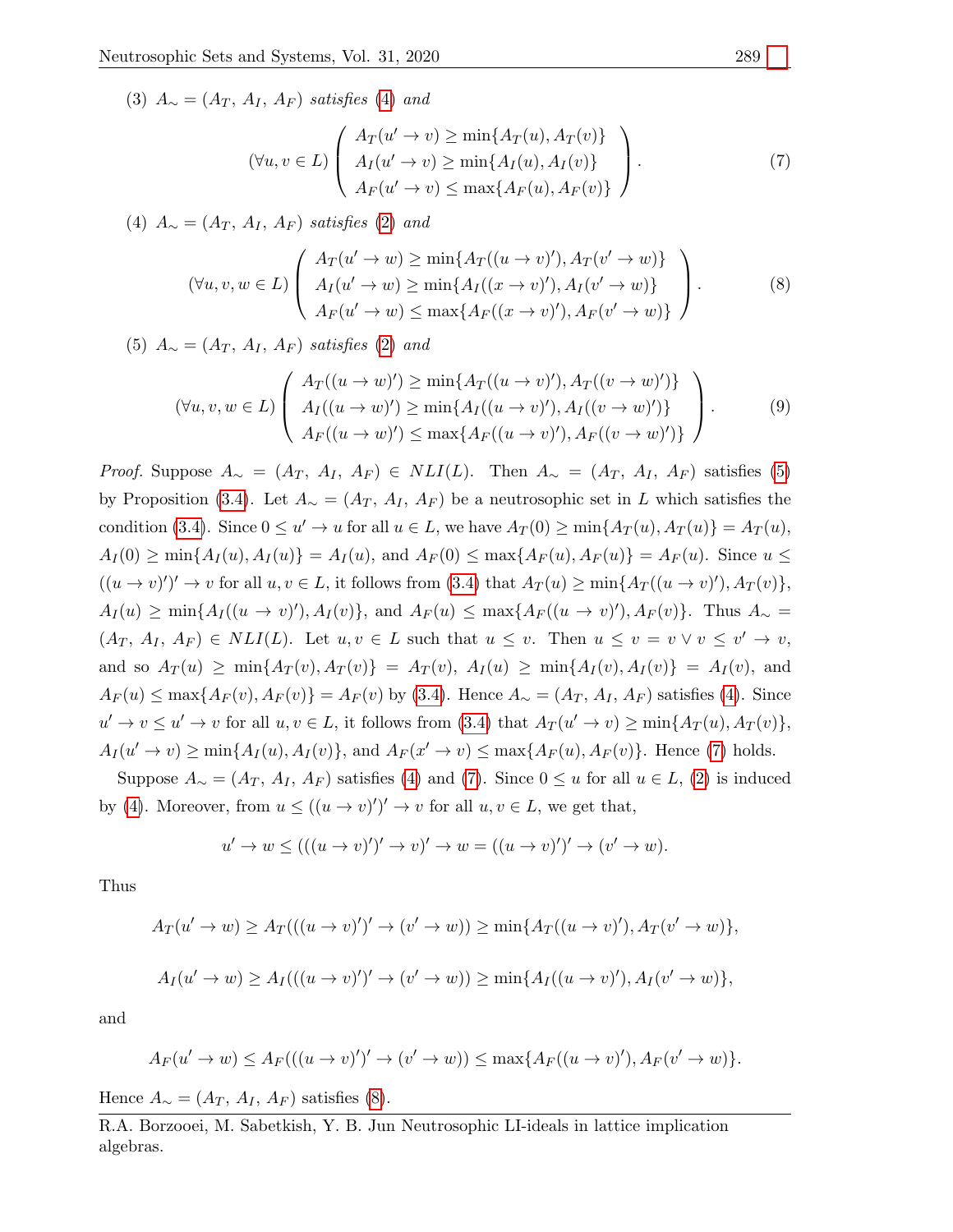Assume  $A_{\sim} = (A_T, A_I, A_F)$  satisfies [\(2\)](#page-3-1) and [\(8\)](#page-7-1). Let  $u, v \in L$  such that  $u \leq v$ . Let  $w = 0$ in [\(8\)](#page-7-1) Then

$$
A_T(u) = A_T(u' \to 0) \ge \min\{A_T((u \to v)'), A_T(v' \to 0)\} = \min\{A_T(0), A_T(v)\} = A_T(v),
$$
  

$$
A_I(u) = A_I(u' \to 0) \ge \min\{A_I((u \to v)'), A_I(v' \to 0)\} = \min\{A_I(0), A_I(v)\} = A_I(v),
$$

and

$$
A_F(u) = A_F(u' \to 0) \le \max\{A_F((u \to v)'), A_F(v' \to 0)\} = \max\{A_F(0), A_F(v)\} = A_F(v).
$$

Therefore,  $A_{\sim} = (A_T, A_I, A_F)$  satisfies [\(5\)](#page-4-3).

Suppose  $A_{\sim} = (A_T, A_I, A_F) \in NLI(L)$ . Since

$$
((u \to w)' \to (v \to w)')' \to (u \to v)' = (u \to v) \to ((v \to w) \to (u \to w)) = 1,
$$

we have,  $((u \to w)' \to (v \to w)')' \le (u \to v)'$  for all  $u, v, w \in L$ . By [\(3\)](#page-3-2) and [\(4\)](#page-4-1), we get that  $A_T((u \to w)') \ge \min\{A_T(((u \to w)' \to (v \to w)')'), A_T((v \to w)')\} \ge \min\{A_T((u \to v'), A_T((v \to w)')\},\$ 

$$
A_I((u \to w)') \ge \min\{A_I(((u \to w)' \to (v \to w)')'), A_I((v \to w)')\} \ge \min\{A_I((u \to v)', A_I((v \to w)')\},\
$$

and

$$
A_F((u \to w)') \le \max\{A_F(((u \to w)' \to (v \to w)')'), A_F((v \to w)')\} \le \max\{A_F((u \to v)', A_F((v \to w)')\})
$$

for all  $u, v, w \in L$ . Thus  $A_{\sim} = (A_T, A_I, A_F)$  satisfies [\(9\)](#page-7-2).

Let  $A_{\sim} = (A_T, A_I, A_F)$  be a neutrosophic set in L satisfying [\(2\)](#page-3-1) and [\(9\)](#page-7-2). Since  $(u \to 0)' = u$  for all  $u \in L$ , we have

$$
A_T(u) = A_T((u \to 0)') \ge \min\{A_T((u \to v)'), A_T((v \to 0)')\} = \min\{A_T((u \to v)'), A_T(v)\},\
$$

$$
A_I(u) = A_I((u \to 0)') \ge \min\{A_I((u \to v)'), A_I((v \to 0)')\} = \min\{A_I((u \to v)'), A_I(v)\},\
$$

and

$$
A_F(u) = A_F((u \to 0)') \le \max\{A_F((u \to v)'), A_F((v \to 0)')\} = \max\{A_F((u \to v)'), A_F(v)\}
$$

for all  $u, v \in L$ . Therefore  $A_{\sim} = (A_T, A_I, A_F) \in NLI(L)$ .  $\sqcap$ 

**Theorem 3.11.** A neutrosophic set  $A_{\sim} = (A_T, A_I, A_F)$  is a neutrosophic LI-ideal of L if and only if the nonempty neutrosophic level sets  $L(A_T; \alpha)$ ,  $L(A_I; \beta)$  and  $L(A_F; \gamma)$  are LI-ideals of L for all  $\alpha, \beta, \gamma \in [0, 1].$ 

*Proof.* Suppose  $A_{\sim} = (A_T, A_I, A_F) \in NLI(L)$  and  $\alpha, \beta, \gamma \in [0, 1]$  such that  $L(A_T; \alpha), L(A_I; \beta)$ and  $L(A_F; \gamma)$  are nonempty. It is clear that  $0 \in L(A_T; \alpha)$ ,  $0 \in L(A_I; \beta)$  and  $0 \in L(A_F; \gamma)$ . Let  $u, v, a, b, m, n \in L$  such that  $(u \to v)' \in L(A_T; \alpha)$ ,  $v \in L(A_T; \alpha)$ ,  $(a \to b)' \in L(A_T; \beta)$ ,

R.A. Borzooei, M. Sabetkish, Y. B. Jun Neutrosophic LI-ideals in lattice implication algebras.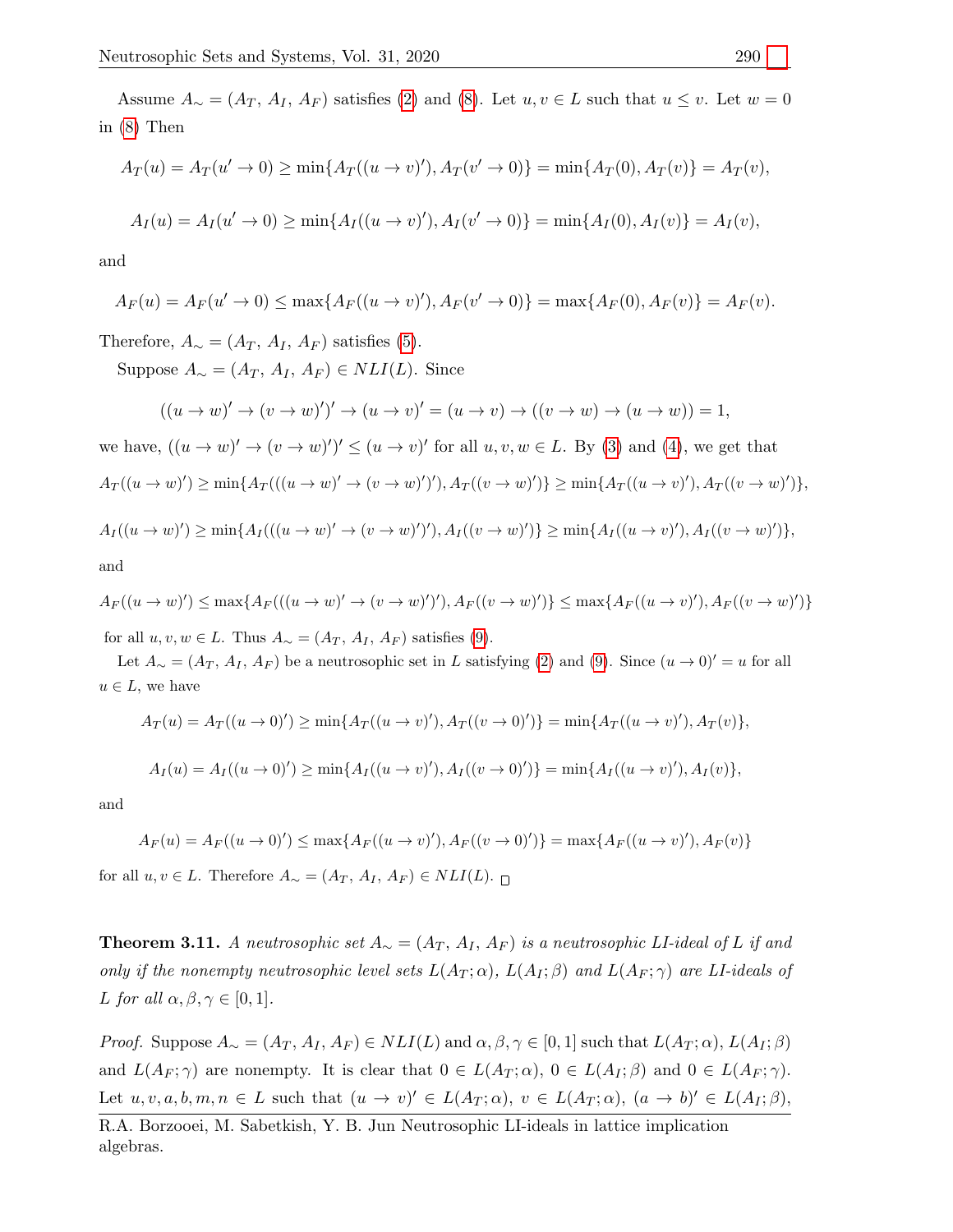$b \in L(A_I;\beta), (m \to n)' \in L(A_F;\gamma)$ , and  $n \in L(A_F;\gamma)$ . Then  $A_T((u \to v)') \geq \alpha$ ,  $A_T(v) \geq \alpha$ ,  $A_I((a \to b)') \geq \beta$ ,  $A_I(b) \geq \beta$ ,  $A_F((m \to n)') \leq \gamma$ , and  $A_F(n) \leq \gamma$ . By [\(2\)](#page-3-1), we have

$$
A_T(u) \ge \min\{A_T(u \to v)', A_T(v)\} \ge \alpha,
$$
  

$$
A_I(a) \ge \min\{A_I(a \to b)', A_I(b)\} \ge \beta,
$$

and

$$
A_F(m) \le \max\{A_F(m \to n)', A_F(n)\} \le \gamma.
$$

Hence,  $u \in L(A_T; \alpha)$ ,  $a \in L(A_I; \beta)$  and  $u \in L(A_F; \gamma)$ . Therefore,  $L(A_T; \alpha)$ ,  $L(A_I; \beta)$  and  $L(A_F; \gamma)$  are LI-ideals of L.

Conversely, let  $A_{\sim} = (A_T, A_I, A_F)$  be a neutrosophic set in L in which the nonempty neutrosophic level sets  $L(A_T; \alpha)$ ,  $L(A_I; \beta)$  and  $L(A_F; \gamma)$  are LI-ideals of L for all  $\alpha, \beta, \gamma \in [0, 1]$ . For any  $u, a, m \in L$ , let  $A_T(u) = \alpha$ ,  $A_T(a) = \beta$  and  $A_F(m) = \gamma$ . Then  $u \in L(A_T; \alpha)$ ,  $a \in L(A_I;\beta)$  and  $m \in L(A_F;\gamma)$ , that is,  $L(A_T;\alpha)$ ,  $L(A_I;\beta)$  and  $L(A_F;\gamma)$  are nonempty sets. Hence  $0 \in L(A_T; \alpha)$ ,  $0 \in L(A_I; \beta)$  and  $0 \in L(A_F; \gamma)$  by assumption, and so  $A_T(0) \geq \alpha$  $A_T(u)$ ,  $A_I(0) \geq \beta = A_I(a)$  and  $A_F(0) \leq \gamma = A_F(m)$ . Suppose there exist  $a, b \in L$  such that  $A_T(a) < \min\{A_T((a \to b)'), A_T(b)\}.$  Then

$$
A_T(a) < \alpha_0 < \min\{A_T((a \to b)'), A_T(b)\},
$$

where  $\alpha_0 = \frac{1}{2}(A_T(a) + \min\{A_T((a \to b)'), A_T(b)\})$ . Thus  $a \notin L(A_T; \alpha_0)$ ,  $(a \to b)' \notin L(A_T; \alpha_0)$ and  $b \in L(A_T; \alpha_0)$ , which is a contradiction. Hence,  $A_T(u) \ge \min\{A_T((u \to v)'), A_T(v)\}\)$  for all  $u, v \in L$ . Similarly, we can verify that  $A_I(u) \ge \min\{A_I((u \to v)'), A_I(v)\}\)$  for all  $u, v \in L$ . Now, suppose

$$
A_F(m) > \max\{A_F((m \to n)'), A_F(n)\},\
$$

for some  $m, n \in L$ . Let  $\gamma_0 := \frac{1}{2}(A_F(m) + \max\{A_F((m \to n)'), A_F(n)\})$ . Then

 $A_F(m) > \gamma_0 \ge \max\{A_F((m \to n)'), A_F(n)\},\$ 

and so  $(m \to n)' \in L(A_F; \gamma_0)$ ,  $n \in L(A_F; \gamma_0)$ , but  $m \notin L(A_F; \gamma_0)$ , which is a contradiction. Hence

$$
A_F(m) \le \max\{A_F((m \to n)'), A_F(n)\}\
$$

for all  $u, v \in L$ . Therefore  $A_{\sim} = (A_T, A_I, A_F) \in NLI(L)$ .  $\sqcap$ 

Corollary 3.12. If  $A_\sim = (A_T, A_I, A_F) \in NL(I_L)$ , then  $L(A_T; \alpha) \cap L(A_I; \beta) \cap L(A_F; \gamma)$  is an LI-ideal of L for all  $\alpha, \beta, \gamma \in [0, 1]$ .

*Proof.* Straightforward.  $\Box$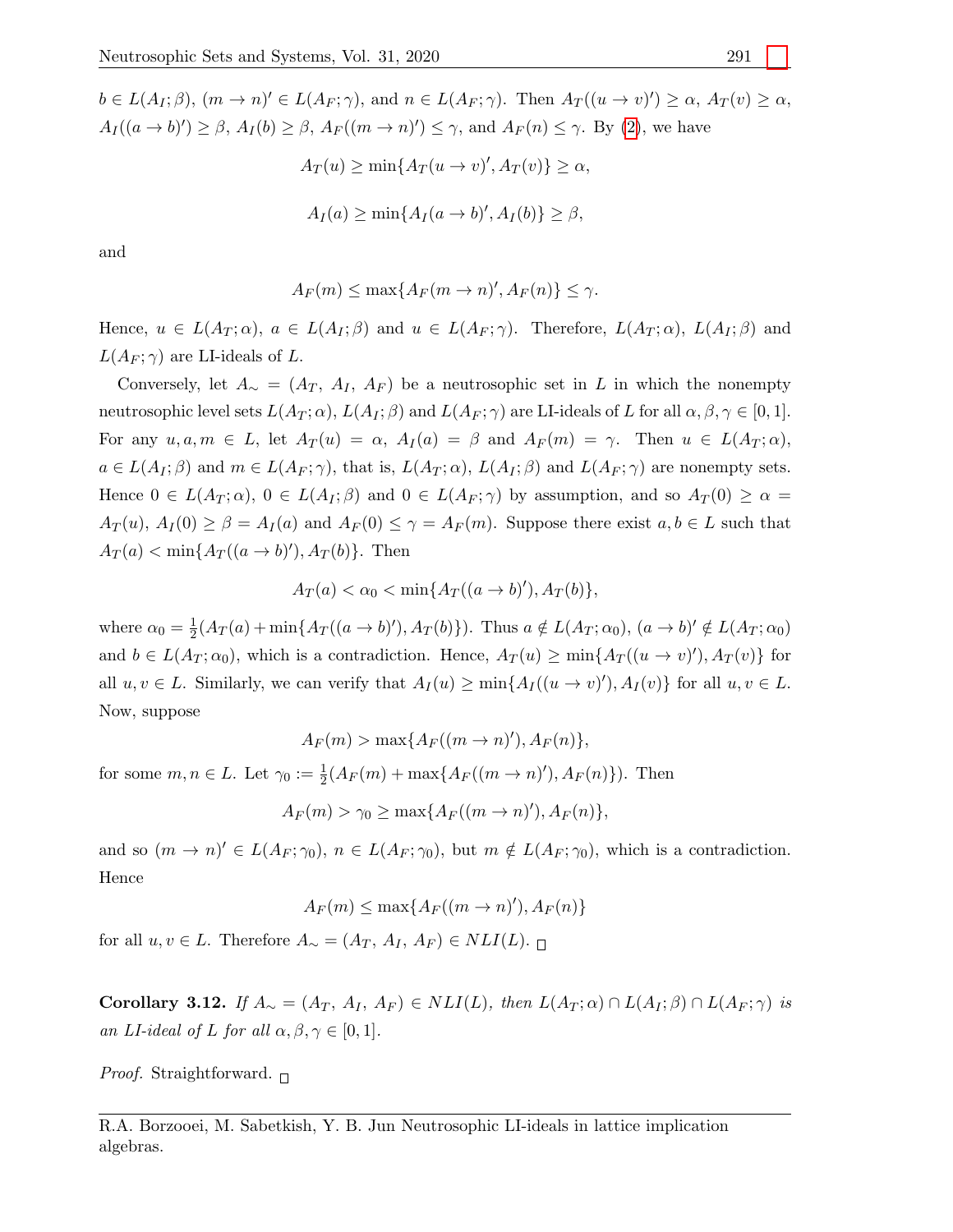Let  $f: L_1 \to L_2$  be an implication homomorphisms of lattice implication algebras. For any neutrosophic set A<sup>∼</sup> = (A<sup>T</sup> , A<sup>I</sup> , A<sup>F</sup> ) in L2, we define a new neutrosophic set A<sup>f</sup> <sup>∼</sup> <sup>=</sup> (A<sup>f</sup> <sup>T</sup> , <sup>A</sup><sup>f</sup> I ,  $A_F^f$ ) in  $L_1$  by  $A_T^f(u) = A_T(f(u))$ ,  $A_I^f(u) = A_I(f(u))$  and  $A_F^f(u) = A_F(f(u))$  for all  $u \in L_1$ .

<span id="page-10-0"></span>**Theorem 3.13.** Let  $f: L_1 \rightarrow L_2$  be an implication homomorphism of lattice implication algebras with  $f(0) = 0$ . If  $A_{\sim} = (A_T, A_I, A_F) \in NLI(L_2)$ , then  $A_{\sim}^f = (A_T^f, A_T^f, A_F^f)$  $\in NLI(L_1).$ 

*Proof.* Let  $u, v \in L_1$ . Then  $A_T^f(u) = A_T(f(u)) \leq A_T(0) = A_T(f(0)) = A_T^f(0)$ ,  $A_I^f(u) =$  $A_I(f(u)) \leq A_I(0) = A_I(f(0)) = A_I^f(0)$ , and  $A_F^f(u) = A_F(f(u)) \geq A_F(0) = A_F(f(0)) =$  $A_F^f(0)$ . Thus,

$$
A_T^f(u) = A_T(f(u)) \ge \min\{A_T((f(u) \to f(v))'), A_T(f(v))\}
$$
  
=  $\min\{A_T((f(u \to v))'), A_T(f(v))\}$   
=  $\min\{A_T(f((u \to v')), A_T(f(v))\}$   
=  $\min\{A_T^f((u \to v'), A_T^f(v)\},\)$ 

$$
A_I^f(u) = A_I(f(u)) \ge \min\{A_I((f(u) \to f(v))'), A_I(f(v))\}
$$
  
=  $\min\{A_I((f(u \to v))'), A_I(f(v))\}$   
=  $\min\{A_I(f((u \to v')), A_I(f(v))\}$   
=  $\min\{A_I^f((u \to v'), A_I^f(v)\},\$ 

and

$$
A_F^f(u) = A_F(f(u)) \le \max\{A_F((f(u) \to f(v))'), A_F(f(v))\}
$$
  
=  $\max\{A_F((f(u \to v))'), A_F(f(v))\}$   
=  $\max\{A_F(f((u \to v')), A_F(f(v))\}$   
=  $\max\{A_F^f((u \to v'), A_F^f(v)\}.$ 

Therefore,  $A_{\sim}^f = (A_T^f, A_I^f, A_F^f) \in NLI(L_1)$ .

**Example 3.14.** Let  $L = \{0, a, b, 1\}$  be a poset with Hasse diagram and Cayley tables as follows:

|                | $x \mid x'$ |            | $\rightarrow$ 0 a b 1 |                                                 |  |  |
|----------------|-------------|------------|-----------------------|-------------------------------------------------|--|--|
|                | $0 \mid 1$  |            | $0$   1   1   1   1   |                                                 |  |  |
| $a \bigvee b$  | $a \mid b$  |            |                       | $a \mid b \mid 1 \mid b \mid 1$                 |  |  |
|                |             | $b \mid a$ |                       | $b \begin{bmatrix} a & a & 1 & 1 \end{bmatrix}$ |  |  |
| $\overline{0}$ |             | $1 \mid 0$ |                       | $1 \mid 0 \quad a \quad b \quad 1$              |  |  |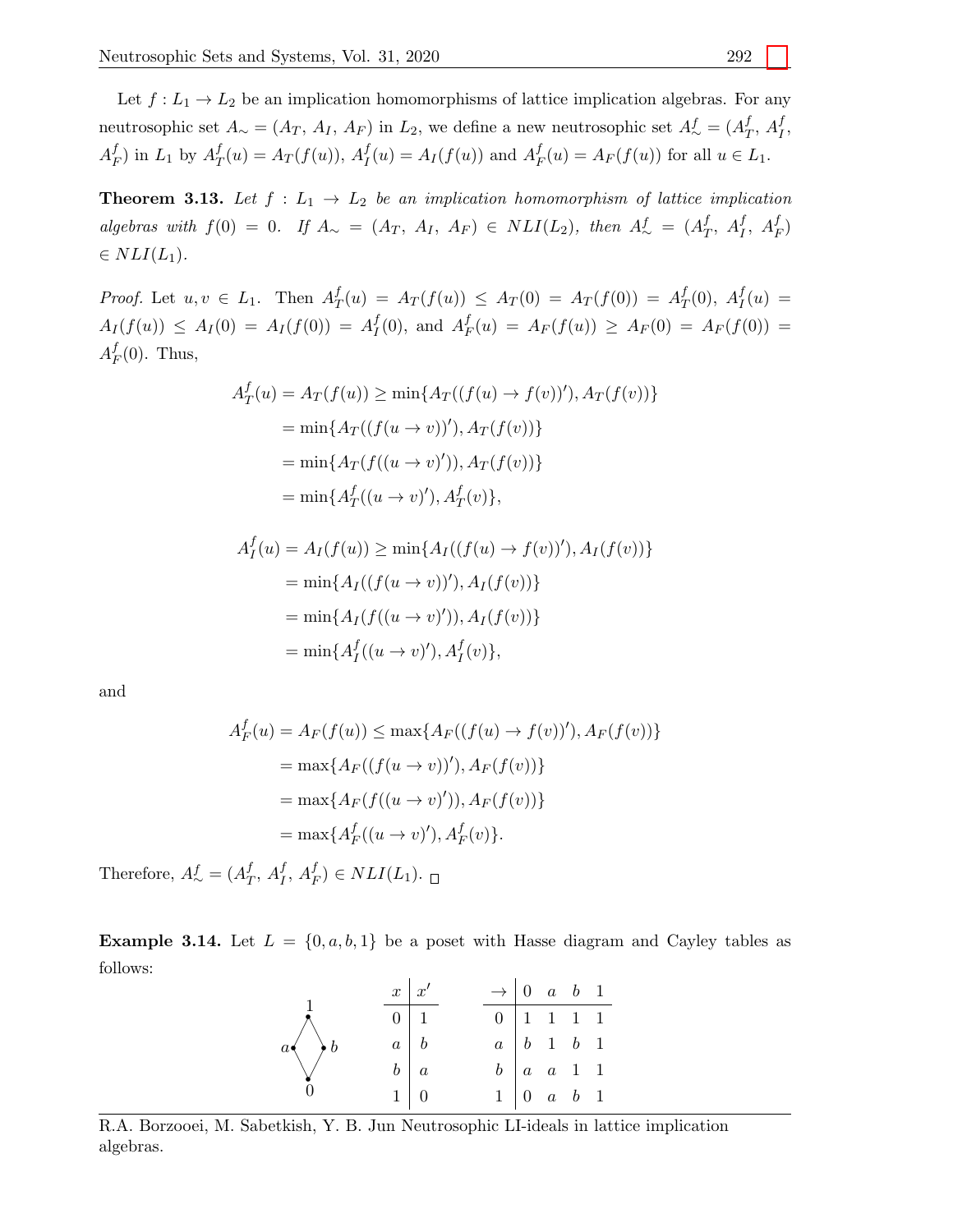Defin the operations  $\vee$  and  $\wedge$  on  $L$  as follows:

$$
u \vee v := (u \to v) \to v \text{ and } u \wedge v := ((u' \to v') \to v')',
$$

<span id="page-11-0"></span>for all  $u, v \in L$ . Then L is a lattice implication algebra (see [\[21\]](#page-13-12)). Define a function  $f: L \to L$ by  $f(0) = 0$ ,  $f(a) = b$ ,  $f(b) = a$  and  $f(1) = 1$ . Then f is an implication homomorphism. Let  $A_{\sim} = (A_T, A_I, A_F)$  be a neutrosophic set in L defined by Table [4.](#page-11-0)

TABLE 4. Tabular representation of  $A<sub>∼</sub> = (A<sub>T</sub>, A<sub>I</sub>, A<sub>F</sub>)$ 

| L        |     | a   | b   |     |
|----------|-----|-----|-----|-----|
| $A_T(x)$ | 0.9 | 0.5 | 0.3 | 0.3 |
| $A_I(x)$ | 0.8 | 0.2 | 0.5 | 0.2 |
| $A_F(x)$ | 0.2 | 0.7 | 0.4 | 0.7 |

<span id="page-11-1"></span>It is routine to verify that  $A_{\sim} = (A_T, A_I, A_F) \in NLI(L)$ . The neutrosophic set  $A_{\sim}^f = (A_T^f, A_{\sim})$  $A_I^f, A_F^f$ ) is described by Table [5.](#page-11-1)

TABLE 5. Tabular representation of  $A^f_{\sim} = (A^f_T, A^f_I, A^f_F)$ 

| L          | 0   | a   |     |     |
|------------|-----|-----|-----|-----|
| $A_T^f(x)$ | 0.9 | 0.3 | 0.5 | 0.3 |
| $A_I^f(x)$ | 0.8 | 0.5 | 0.2 | 0.2 |
| $A_F^f(x)$ | 0.2 | 0.4 | 0.7 | 0.7 |

It is routine to verify that  $A^f_{\sim} = (A^f_T, A^f_I, A^f_F) \in NLI(L)$ .

We give additional condition for dealing with the converse of Theorem [3.13.](#page-10-0)

**Theorem 3.15.** Let  $f: L_1 \to L_2$  be an implication epimorphism of lattice implication algebras with  $f(0) = 0$ . If  $A^f_{\sim} = (A^f_T, A^f_T, A^f_F) \in NLI(L_1)$ , then  $A_{\sim} = (A_T, A_I, A_F) \in NLI(L_2)$ .

*Proof.* Let  $u \in L_2$ . Then there exists  $a \in L_1$  such that  $f(a) = u$ . Hence

$$
A_T(u) = A_T(f(a)) = A_T^f(a) \le A_T^f(0) = A_T(f(0)) = A_T(0),
$$

$$
A_I(u) = A_I(f(a)) = A_I^f(a) \le A_I^f(0) = A_I(f(0)) = A_I(0),
$$

and

$$
A_F(u) = A_F(f(a)) = A_F^f(a) \ge A_F^f(0) = A_F(f(0)) = A_F(0).
$$

R.A. Borzooei, M. Sabetkish, Y. B. Jun Neutrosophic LI-ideals in lattice implication algebras.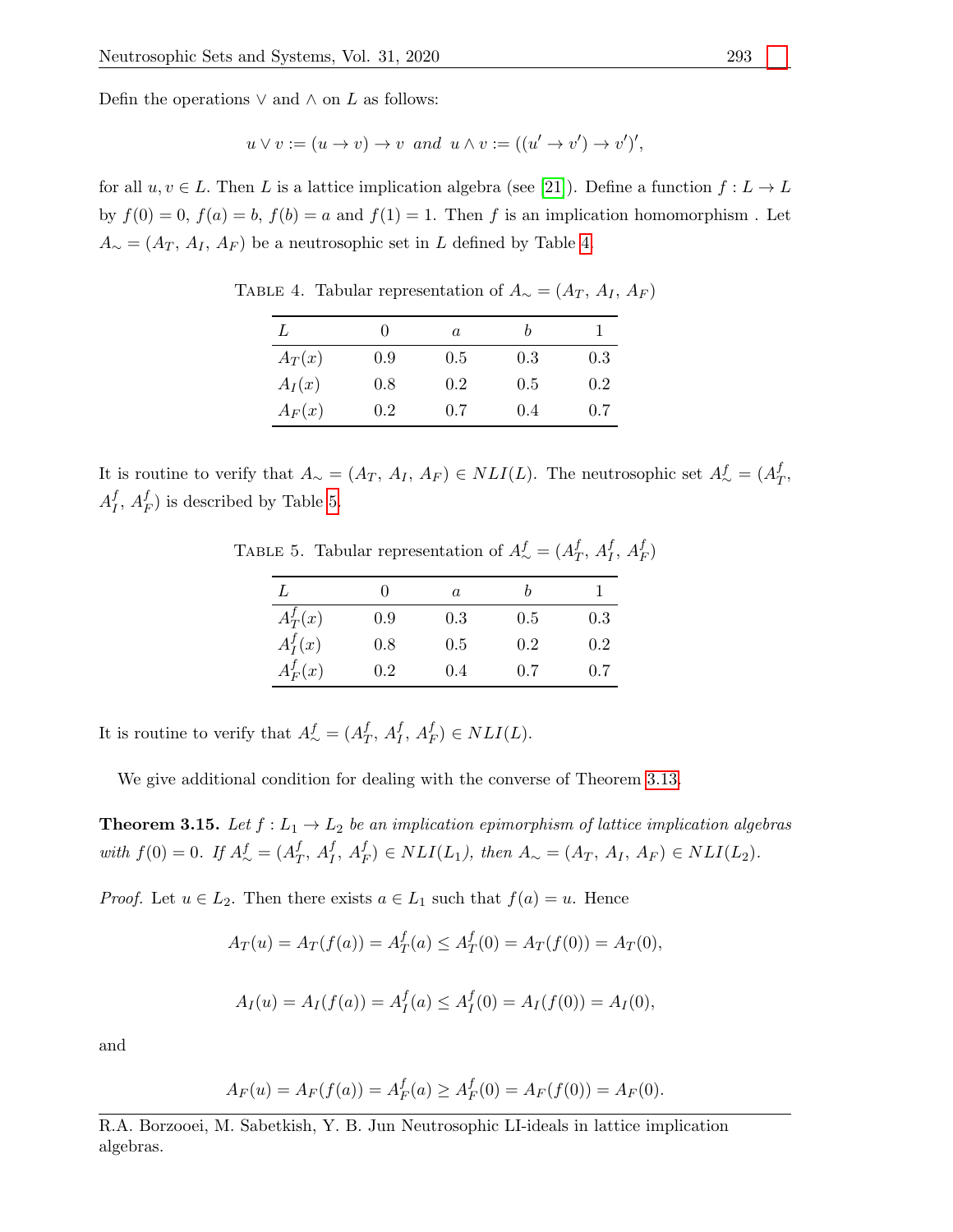Let  $u, v \in L_2$ . Then  $f(a) = u$  and  $f(b) = v$  for some  $a, b \in L_1$ . It follows that

$$
A_T(u) = A_T(f(a)) = A_T^f(a) \ge \min\{A_T^f((a \to b)'), A_T^f(b)\}
$$
  
=  $\min\{A_T(f((a \to b)')), A_T(f(b))\}$   
=  $\min\{A_T((f(a) \to f(b))'), A_T(f(b))\}$   
=  $\min\{A_T((u \to v)'), A_T(v)\},$ 

$$
A_I(u) = A_I(f(a)) = A_I^f(a) \ge \min\{A_I^f((a \to b)'), A_I^f(b)\}
$$
  
=  $\min\{A_I(f((a \to b)')), A_I(f(b))\}$   
=  $\min\{A_I((f(a) \to f(b))'), A_I(f(b))\}$   
=  $\min\{A_I((u \to v'), A_I(v)\},$ 

and

$$
A_F(u) = A_F(f(a)) = A_F^f(a) \le \max\{A_F^f((a \to b)'), A_F^f(b)\}
$$
  
=  $\max\{A_F(f((a \to b)')), A_F(f(b))\}$   
=  $\max\{A_F((f(a) \to f(b))'), A_F(f(b))\}$   
=  $\max\{A_F((u \to v)'), A_F(v)\}.$ 

Therefore,  $A_{\sim} = (A_T, A_I, A_F)$  is a neutrosophic LI-ideal of  $L_2$ .

## 4. Conclusions

We have applied the notion of neutrosophic set theory to lattice implication algebras. We have introduced the concepts of neutrosophic LI-ideals and neutrosophic lattice ideals of a lattice implication algebra, and investigated several properties. We have discussed the relationship between a neutrosophic LI-ideal and a neutrosophic lattice ideal, and provided conditions for a neutrosophic lattice ideal to be a neutrosophic LI-ideal. We have considered the characterizations of a neutrosophic LI-ideal. We have studied the properties of implication homomorphism of lattice implication algebras related to neutrosophic LI-ideals.

## 5. Future research work

Probing more profound, the results in this paper also provide a strong foundation for future work in logical algebric structure and in neutrosophic set. One area of future work is in combining some other kind of subalgebra like filter, implicative filter etc with neutrosophic sets. Another area is in applying the results studied here to the other algebric structures like BCI/BCK algebras. Future work will be in these two areas.

R.A. Borzooei, M. Sabetkish, Y. B. Jun Neutrosophic LI-ideals in lattice implication algebras.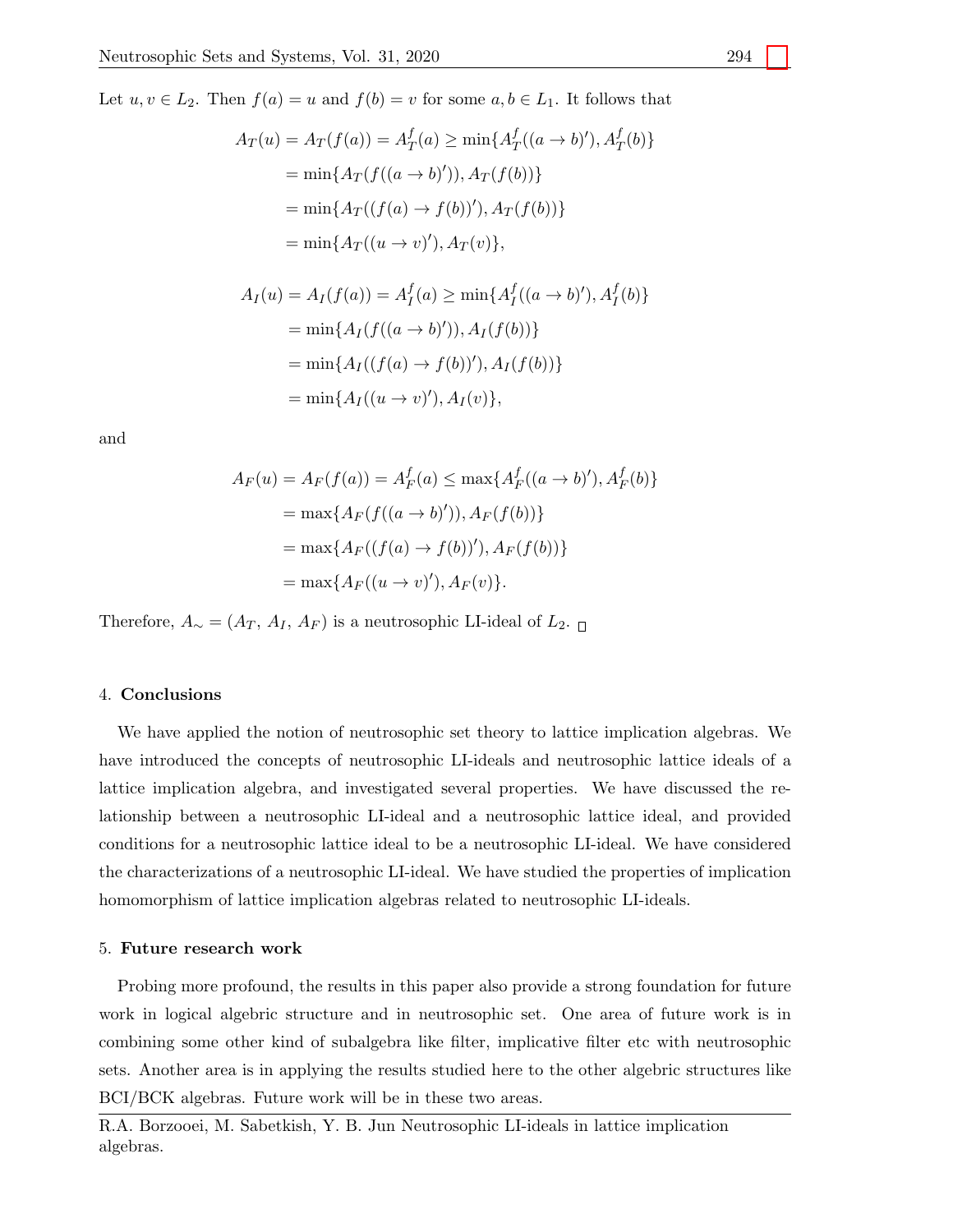### <span id="page-13-0"></span>References

- <span id="page-13-1"></span>1. F. Smarandache, A unifying field in logics. Neutrosophy: Neutrosophic probability, set and logic, Rehoboth: American Research Press (1999).
- <span id="page-13-2"></span>2. F. Smarandache, Neutrosophic set, a generalization of intuitionistic fuzzy sets, International Journal of Pure and Applied Mathematics, 24(5) (2005), 287–297.
- <span id="page-13-3"></span>3. Y.B. Jun, Neutrosophic subalgebras of several types in BCK/BCI-algebras, Annals of Fuzzy Mathematics and Informatics, 14(1) (2017), 75–86.
- <span id="page-13-4"></span>4. Y.B. Jun, S.J. Kim and F. Smarandache, Interval neutrosophic sets with applications in BCK/BCI-algebra, Axioms 2018, 7, 23; doi:10.3390/axioms7020023.
- <span id="page-13-5"></span>5. Y.B. Jun, F. Smarandache and H. Bordbar, Neutrosophic  $\mathcal{N}\text{-structures}$  applied to  $BCK/BCI\text{-algebras}$ , Information 2017, 8, 128; doi:10.3390/info8040128.
- <span id="page-13-6"></span>6. Y.B. Jun, F. Smarandache, S.Z. Song and M. Khan, Neutrosophic positive implicative  $\mathcal{N}\text{-ideals}$  in BCK/BCI-algebras, Axioms 2018, 7, 3; doi:10.3390/axioms7010003.
- 7. H. Bordbar, M. Mohseni Takallo, R. A. Borzooei and Y. B. Jun, BMBJ-neutrosophic subalgebra in BCK/BCI-algebras, Neutrosophic Sets and Systems, 27 (2020), to appear.
- 8. R.A. Borzooei, X.H. Zhang, F. Smarandache and Y.B. Jun, Commutative generalized neutrosophic ideals in BCK-algebras, Symmetry 2018, 10, 350; doi:10.3390/sym10080350.
- <span id="page-13-7"></span>9. R. A. Borzooei, H. Farahani and M. Moniri, Neutrosophic Deductive Filters on BL-Algebras, Journal of Intel- ligent and Fuzzy Systems, 26(6), ( 2014), 2993-3004.
- <span id="page-13-8"></span>10. R.A. Borzooei, M. Mohseni Takallo, F. Smarandache nad Y.B. Jun, Positive implicative BMBJ-neutrosophic ideals in BCK-algebras, Neutrosophic Sets and Systems, 23 (2018), 148-163.
- 11. Y.B. Jun, On LI-ideals and prime LI-ideals of lattice implication algebras, Journal of the Korean Mathematical Society, 36(2) (1999), 369–380.
- 12. V. Chang, M. Abdel-Basset, M. Ramachandran, Towards a reuse strategic decision pattern framework–from theories to practices, Information Systems Frontiers, 21(1) (2019), 27-44.
- 13. N. A. Nabeeh, F. Smarandache, M. Abdel-Basset, H. A. El-Ghareeb, A. Aboelfetouh, An integrated neutrosophic-topsis approach and its application to personnel selection: A new trend in brain processing and analysis, IEEE Access, 7 (2019), 29734-29744.
- <span id="page-13-11"></span>14. N. A. Nabeeh, M. Abdel-Basset, H. A. El-Ghareeb, A. Aboelfetouh, Neutrosophic multi-criteria decision making approach for iot-based enterprises, IEEE Access, 7 (2019), 59559-59574.
- 15. Y.B. Jun, E.H. Roh and Y. xu, LI-ideals in lattice implication algebras, Bulletin of the Korean Mathematical Society, 35(1) (1998), 13–24.
- 16. M.A. Oztürk and Y.B. Jun, Neutrosophic ideals in  $BCK/BCI$ -algebras based on neutrosophic points, Journal of the International Mathematical Virtual Institute, 8 (2018), 1–17.
- 17. S.Z. Song, M. Khan, F. Smarandache and Y.B. Jun, A novel extension of neutrosophic sets and its application in  $BCK/BI$ -algebras,(2),(2018)308-318
- <span id="page-13-10"></span>18. S.Z. Song, F. Smarandache and Y.B. Jun, Neutrosophic commutative  $\mathcal{N}\text{-ideals}$  in  $BCK\text{-algebras}$ , Information, 8 (2017), 130; doi:10.3390/info8040130.
- <span id="page-13-12"></span><span id="page-13-9"></span>19. Y. Xu, Homomorphisms in lattice implication algebras, Proc. of 5th Many-Valued Logical Congress of China, (1992), 206–211.